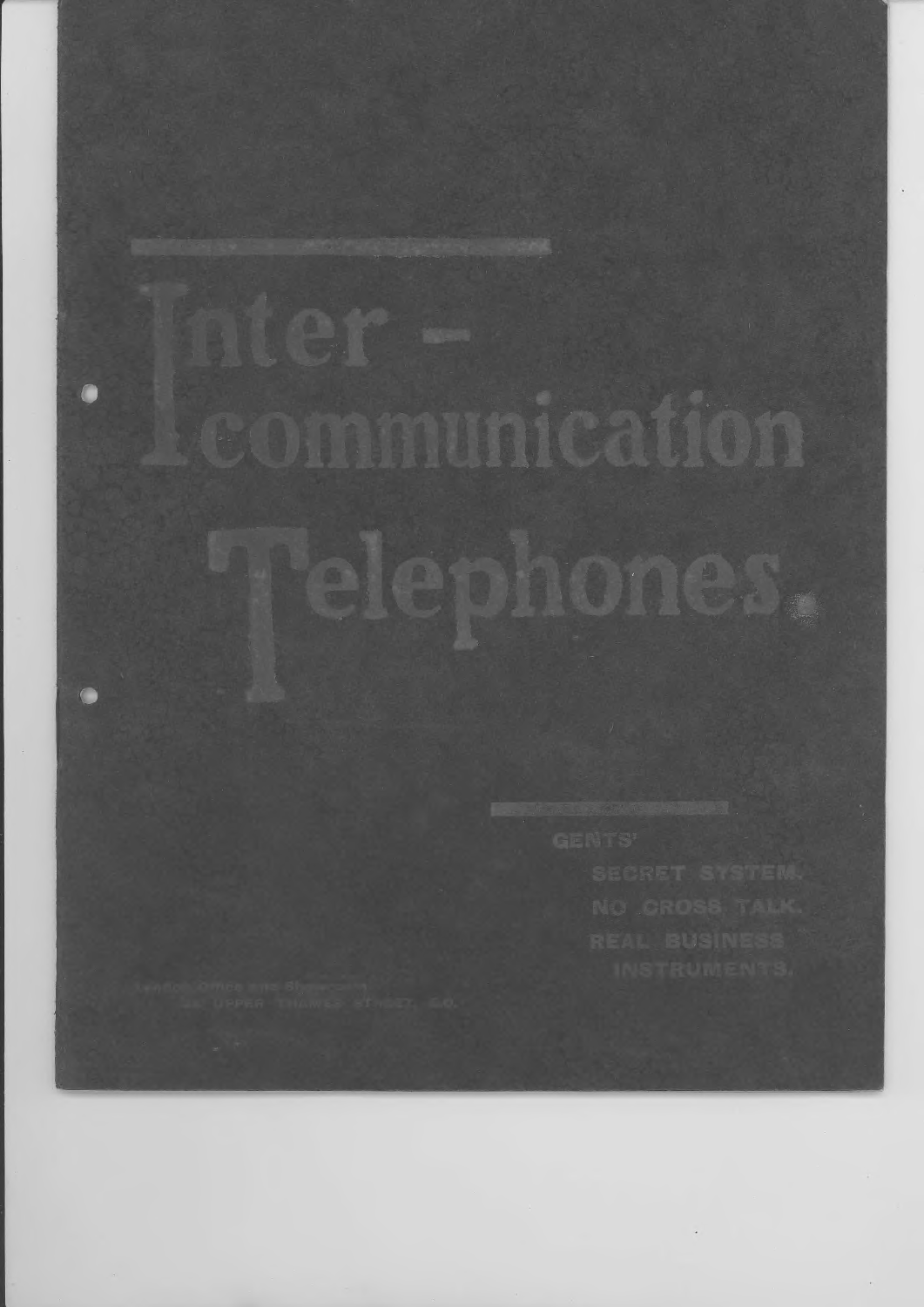THE

## PARSONS-SLOPER

#### PATENT

## DIRECT CALL SECRET SYSTEM

**OF** 

# INTERCOMMUNICATION TELEPHONES.

NO OROSS.TALK NO OVER.HEARING NO EAVES-DROPPING

NO LEAKAGE

NO DELAY

THEREFORE

(

NO ANNOYANCE NO INTERRUPTION EVERY CONVERSATION PRIVATE SPEAKING IS LOUD AND CLEAR TIME & TEMPER SAVED

"You can do business on these Telephones as easity and privately as if both parties were in one office with the door locked."

> NONE CAN OVER-HEAR YOU, NONE CAN INTERRUPT.

WILL WORK ON ORDINARY INTEROOMMUNIOATION WIRING.

FULLY PROTECTED BY BRITISH AND FOREIGN PATENTS.

Proprietors and Sole Makers:

**GENT & Co., LIM.,** 

FARADAY WORKS,

LelcesrER.

Telegrams: "Lodestone" Leicester Telephone: National 151, Leicestet

LONDON SHOW ROOMS; 3A UPPER THAMES ST.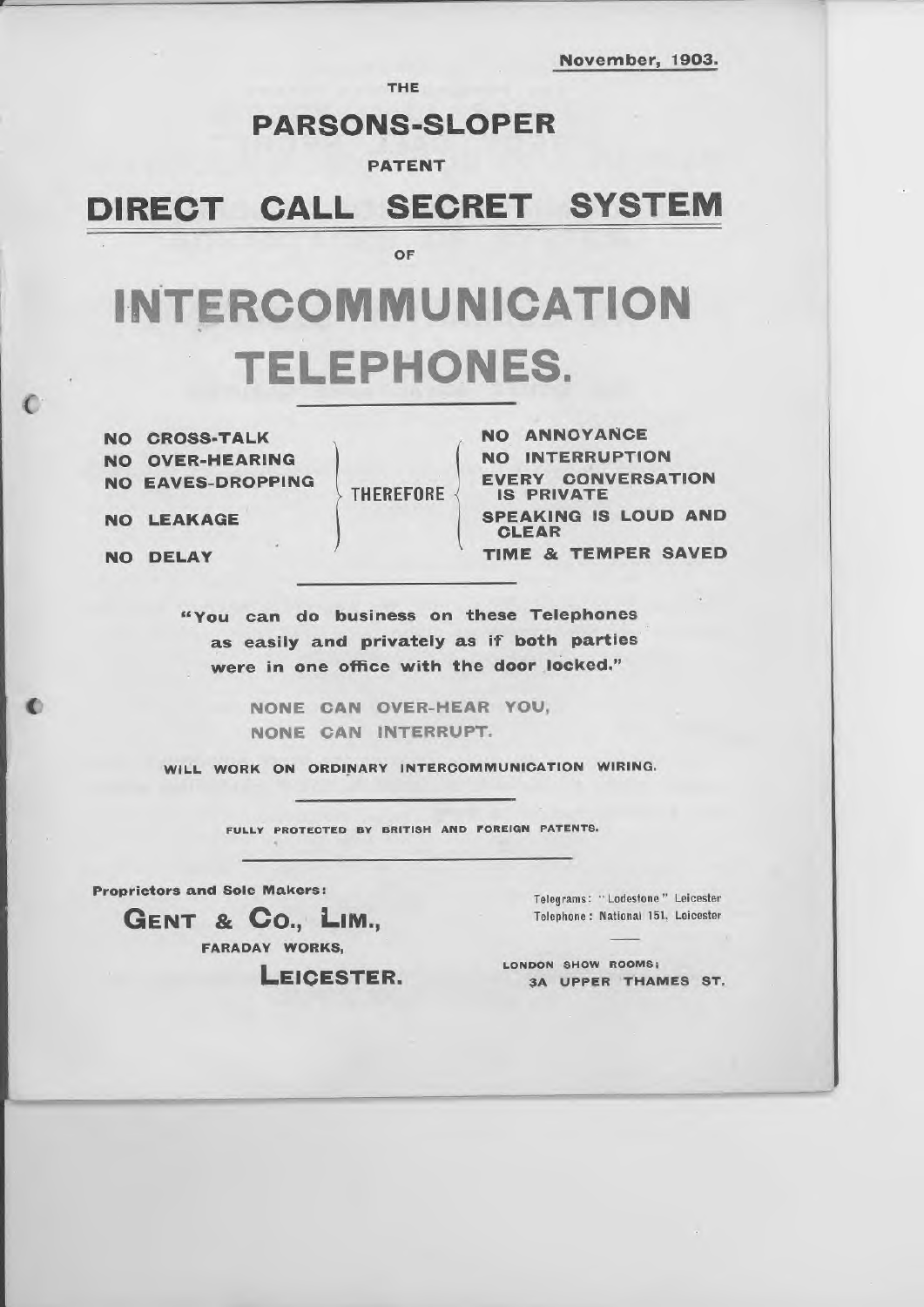#### THE PARSONS-SLOPER PATENT

## DIRECT CALL SECRET

## INTERCOMMUNICATION TELEPHONES

#### WE GUARANTEE SECRECY

AND

#### THE OTHER ADVANTAGES CLAIMED.

There have been so many fruitless attempts to produce Secrecy in Intercommunication Telephones that many Electricians have pronounced a Secret System impossible.

It is, therefore, necessary for us to emphasise that the claims we make for our Instruments are not merely advertising puffs. We guarantee Secrecy and the many other advantages we claim for our system detailed on the next page, and it is understood all Instruments are supplied and sold under this guarantee.

To those who have no private messages to send on the Telephone, and who say, therefore, secrecy is no benefit in their particular case, we would point out that just as much as secrecy is absolutely essential in some installations, the other advantages our system offers are equally essential for every installation where real business has to be done. No one wishes to have a third person chiming in the conversation, neither do they wish to hear, when attempting to talk themselves, what another couple are speaking about. No one wishes to be called up accidently by a crossring when they are not wanted.

Read carefully therefore and weigh well the advantages guaranteed for our system on the following page.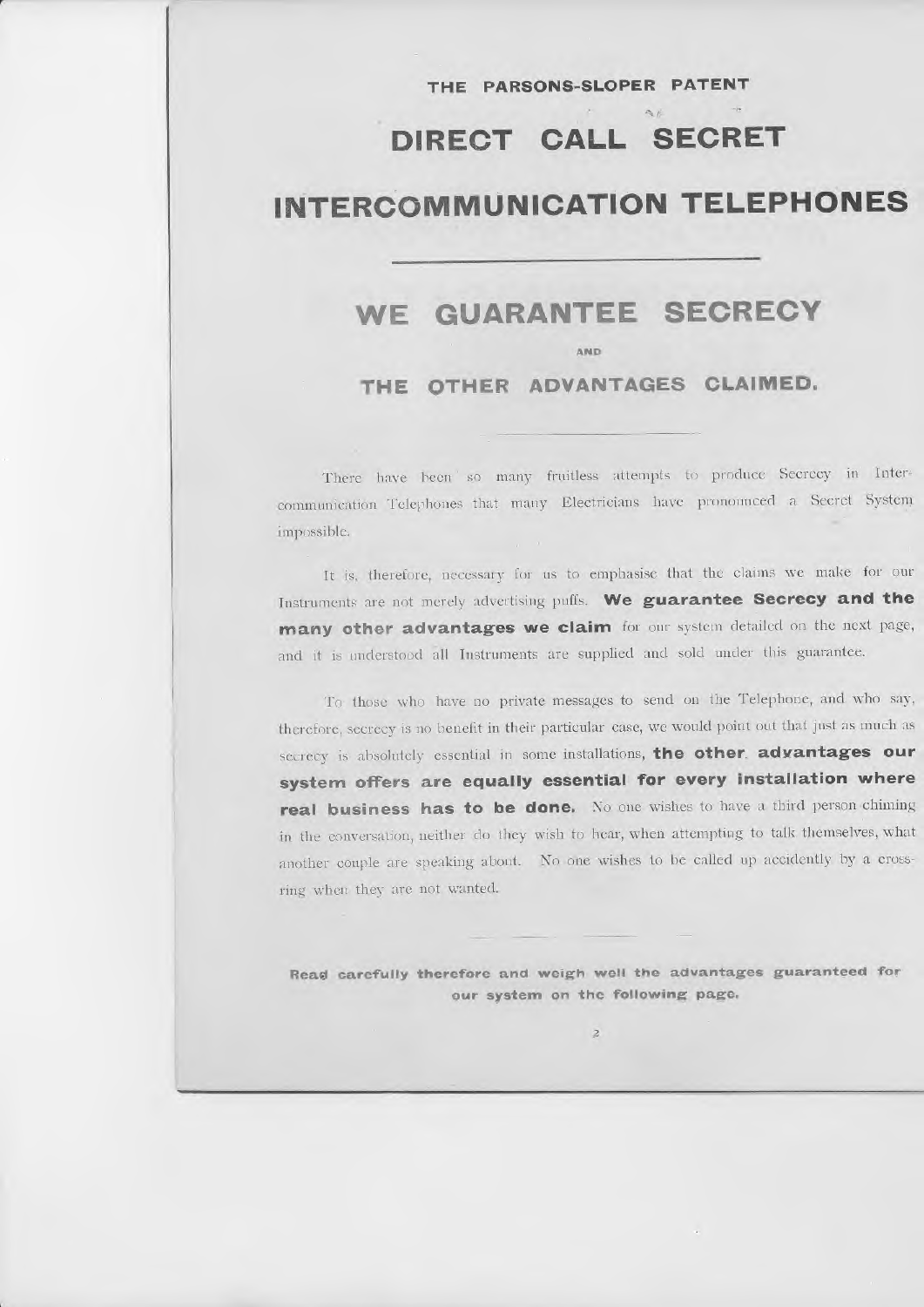#### THE PARSONS-SLOPER PATENT

# DIRECT CALL SECRET

## **INTERCOMMUNICATION TELEPHONES**

### ADVANTAGES OF SYSTEM.

#### LIKE all other good Intercommunication Telephones:-

- (1) No Exchange is needed,
- (2) To call a Station you switch on and ring up direct.
- (3) The Switch-arm can be left in any position after use
- The Instrument cannot be left out of call,  $(4)$
- Only ordinary Wiring is employed-one line for each Instrument, with battery and  $(5)$ return wires

#### **UNLIKE** all other Intercommunication Telephones, however:-

- (1) There is no cross-talk when two or more pairs are talking.
- (2) In say a 20-station set to pairs can talk and each couple's conversation is restricted to themselves.
- (3) When a pair is speaking, a third party cannot accidently or designedly over-hear or eaves-drop.
- (4) A third party cannot interrupt a conversation by ringing up an engaged instrument, nor can he in any way affect the speakers.
- (5) Two stations cannot be accidently rung up at one time by careless placing of the switch, and cross-ringing is impossible.
- $(6)$  A number of stations can all converse together at the wish of all concerned (not otherwise), thus A, B, C and D (4 stations) can all talk together as if they were in one room, and their conversation cannot be overheard by others.
- (7) By means of a tatler fixed on each instrument, the calling station hears an echo of the distant bell and so is immediately informed-
	- (a) If the distant station is already engaged;
	- (b) If the person at the distant station is absent, or-
	- (c) When he is at his instrument.
- (8) Owing to absence of any leakage, and each pair having a complete metallic circuit, conversation is much louder and clearer than with ordinary instruments.
- (9) As no confusion results by using the telephone, business can be carried on more. smartly and quickly than by any other system.
- (10) The design and construction of the instruments give special facilities for easy wiring. There are no loose wires to harbour dust or become detached by dusting or vibration, &c. Note carefully pages 4 and 10.

The advantages of the Parsons-Sloper System make them essentially Business Instruments,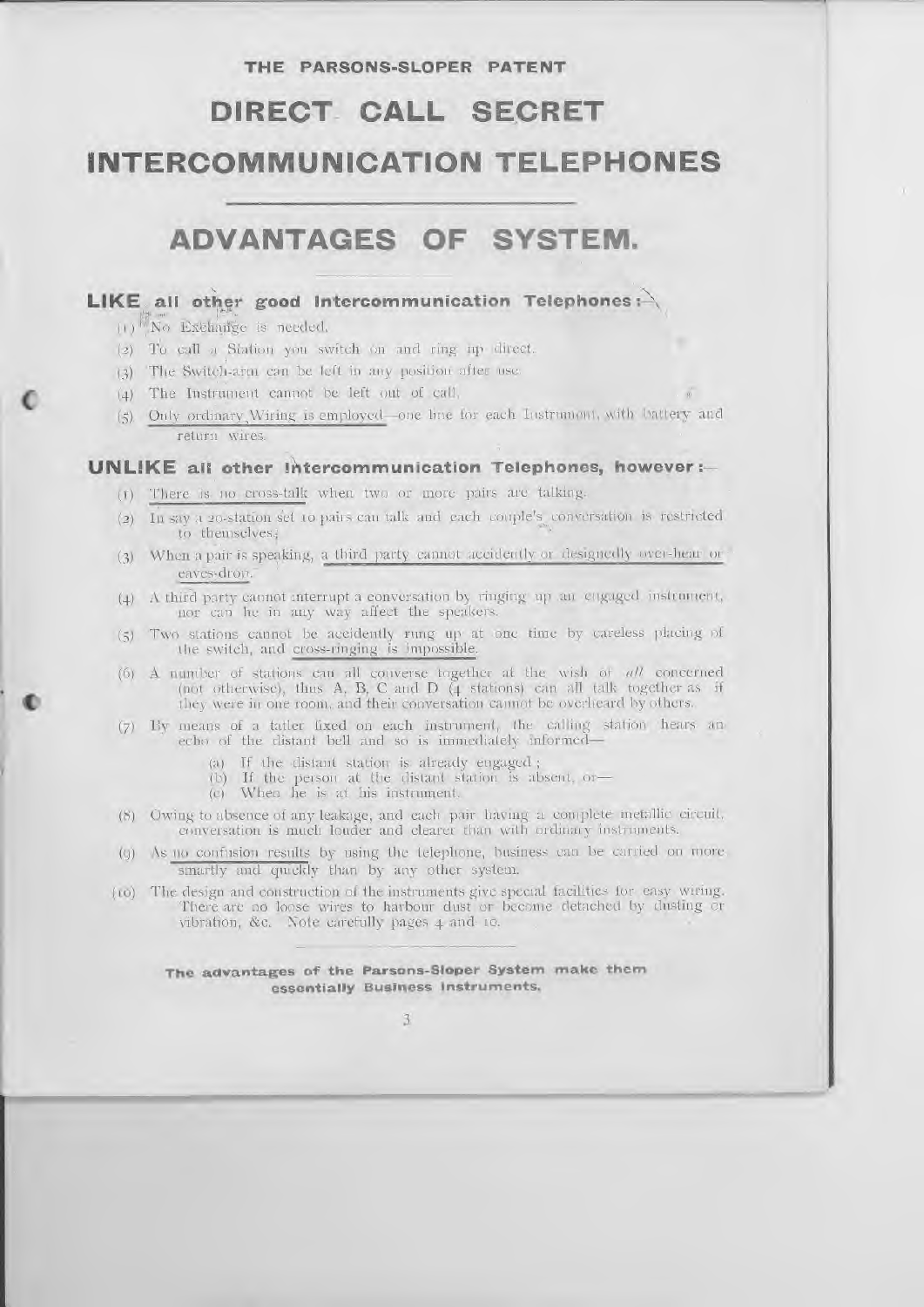

The Illustrations above show the appearance of the old type of wiring with exposed terminals and loose wires which look untidy; are untidy; hold dust and become detached and broken in use, and by dusting, etc. Also the new type with hidden terminals on detachable base, and the consequent compact, neat, safe and speedy connections.

Besides neatness and security, the arrangement illustrated above has other advantages. It allows for the switchboard being entirely removed from Instrument proper when fixing and connecting, a convenience of inestimable value to the Fixer.

Also all Switches have their bases of the same size, and they are made to template and interchangeable; so if it be desired to enlarge a system, new switches with the desired number of points can be fitted to the Instruments proper in place of the existing switches, no matter whether wall or table type, literally in a couple of minutes.

Again, if an Instrument be damaged, it can be removed by anyone who can use a screw driver, and, after repair, replaced without disconnecting a single line wire.-(See Fixing Instructions page 10.)

Parsons-Sloper Secret Intercommunication Telephones work on ordinary Interchangeable Wiring,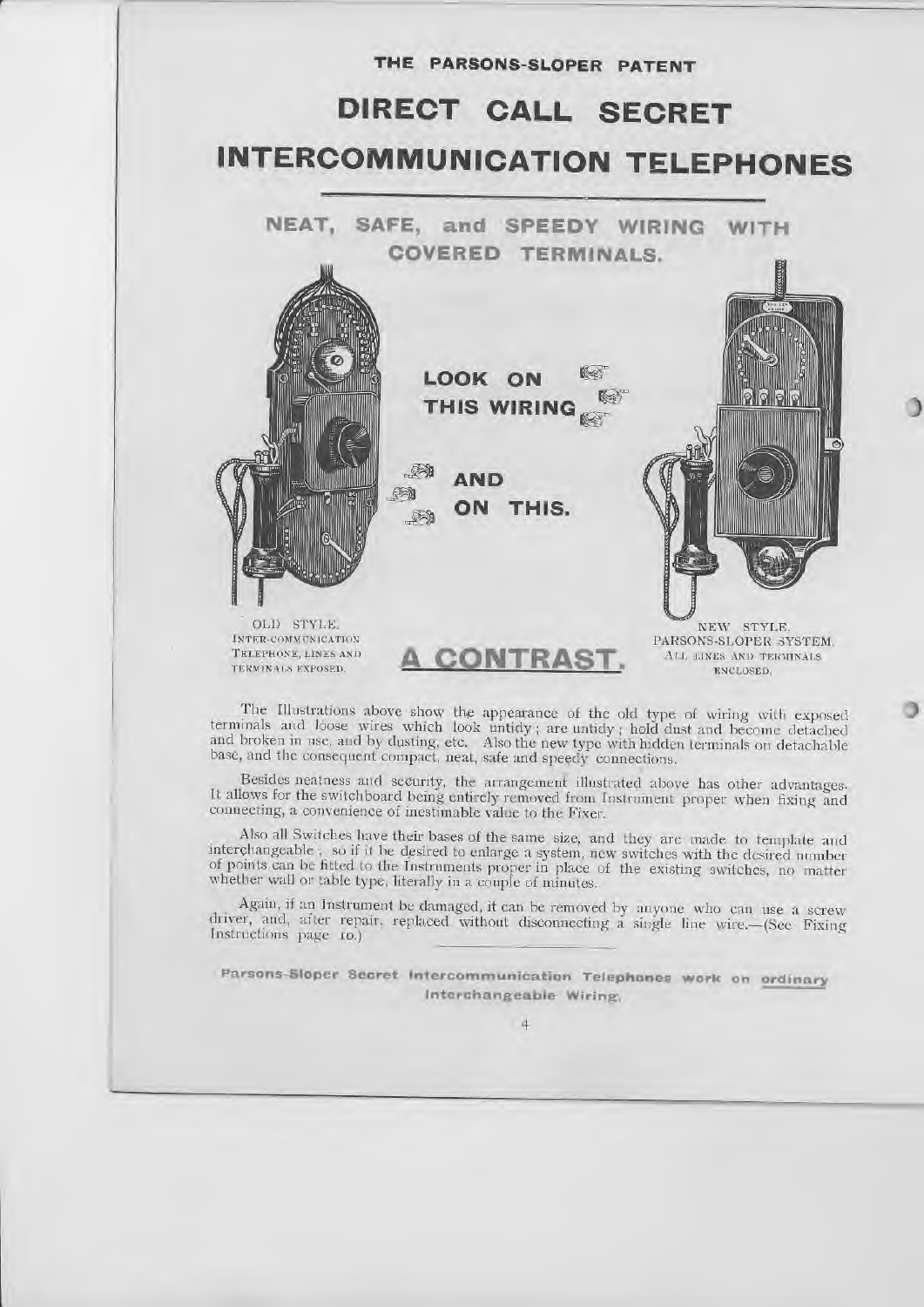#### THE PARSONS-SLOPER PATENT

## DIRECT CALL SECRET

## **INTERCOMMUNICATION TELEPHONES**

## SPECIFICATION FOR ALL TYPES OF INSTRUMENTS.

#### WALL AND TABLE.

All types of Instruments, both wall and table, are made with STANDARD standard switchboards arranged for sets of 5, 10, 15, 20 and 25 SWITCHBOARDS. Instruments. For installations of intermediate sizes choose the Instrument with the next largest number of ways. Spare stations and conductors in cable are

always an advantage.

The cases are substantially made of Walnut or Teak, well seasoned and WOODWORK. sound, and French polished.

The Switches of all Instruments, whether SWITCHES. wall or table, are of the type illustrated. They are detachable and interchangeable. The Switch arm, which is controlled by a substantial knob, works with a springing action from stud to stud, thus insuring ease in selecting the required number. The arm is so arranged that it cannot make two contacts at once, nor can it be accidently left between contacts.



All Terminals are enclosed; are clearly TERMINALS. numbered and arranged for easy wiring. In

Table Instruments, the Wall or Ceiling Rose is also litted with enclosed easy wiring terminals.

The Switch-hooks and contact springs are supported on a metal SWITCH-HOOKS. base, and so are independent of all variation in wood-work due to atmospheric changes,

The Ringing Key is also self contained on metal base. RINGING-KEYS.

The Bells are strongly made on a new principle, and the hammers enclosed to BELLS. avoid derangement when dusting and cleaning,

All Instruments are fitted with Patent Tatlers for showing when the distant TATLERS. bell is ringing.

Efficient Induction Coils are fitted, consisting of Primary and INDUCTION COILS. Secondary of Silk Covered Wire, wound on strong boxwood bobbins, to the most suitable resistances.

All Contacts are arranged with platinum and friction connections to insure **CONTACTS.** against faint talking and intermittent faults.

The Instruments are made of best material by efficient workmen in GENERALLY. accordance with the latest modern practice and finished in nickel plating and well lacquered brass.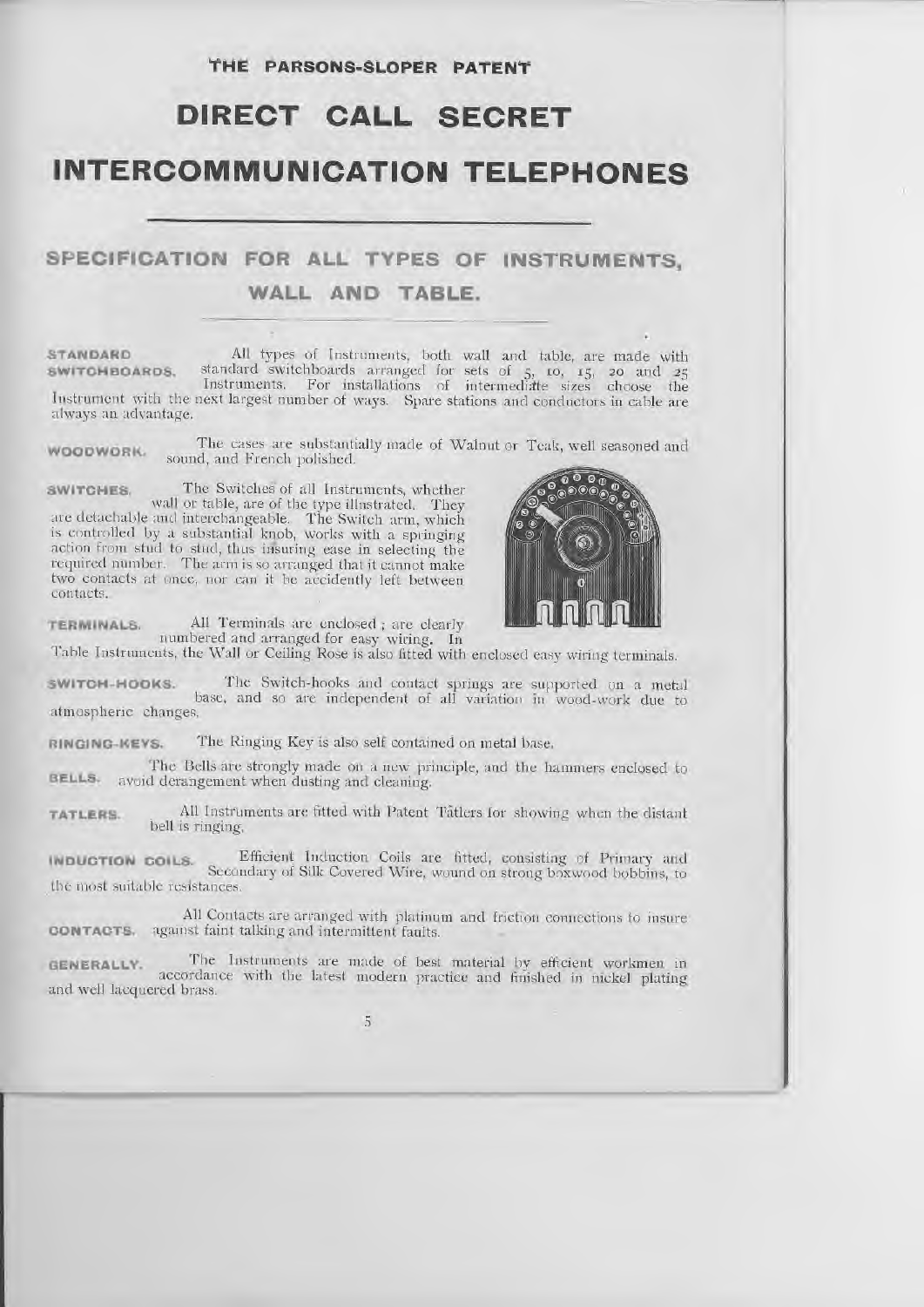#### FIXING INSTRUCTIONS.

Ease and simplicity in fixing and connecting are by no means the least of the many merits of the Parsons-Sloper Telephone.

For example-in connecting a 5-way system-at each station you have:



A Cable of seven wires, the number of each being iden-

A detached switchboard, with seven terminals, plainly marked 1 to 7.



中心

 $\circ$ 



Clip the seven wires in the seven terminals.



Front view.



**Fix Telephone** wall and  $\pm \alpha$ two connect terminals to loca battery,

Slide switchboard on to telephone, tighten four screws and all is complete.

NO COMPLIGATIONS and **NOTE THE NEATNESS** 

FOR DIAGRAMS AND DETAILED INSTRUCTIONS FOR RUNNING CABLES SEE FOLLOWING PAGE.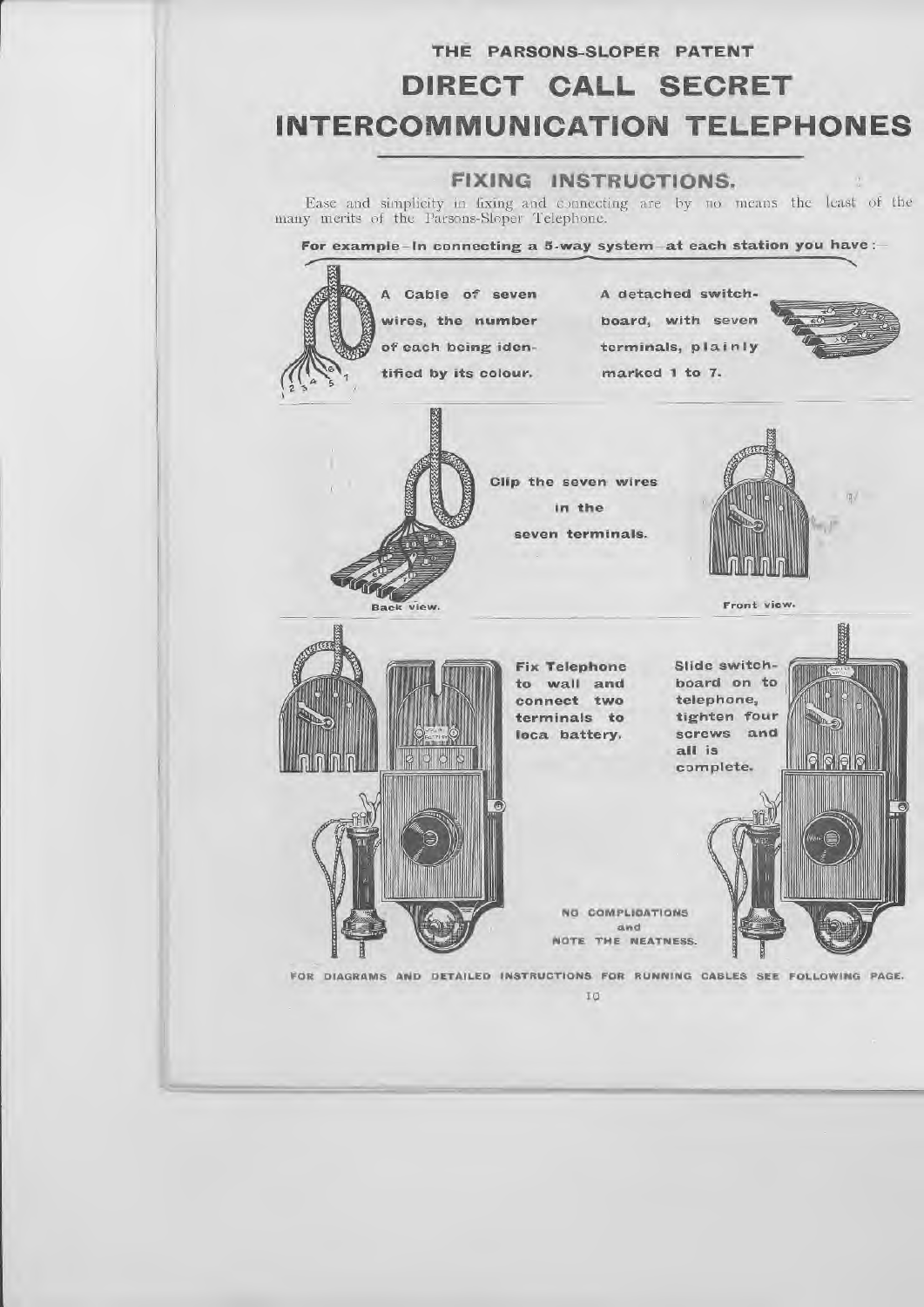#### FIXING DIAGRAMS, &c.

The diagram below shows the cable run to, and terminating at, each station in 7 wires, the local batteries at each station, the general ringing battery; and the junction boxes at each joint where the cable "Tees" off.

It will be noticed the wiring is ordinary intercommunication wiring, the cable having one line for each telephone, a battery line and a general return.

The simple instructions given below and the diagram showing battery connections must be accurately followed otherwise cross-ringing and other troubles will occur.

Cable with 22 gauge conductors will act well for small Installations. Use 20 gauge conductors in large Installations and wherever possible.

Use two cells for each local battery, or three for each where a very long line of cable is being employed.

But whether 2 cells or 3 cells is decided upon, all batteries must be of the same size throughout, i.e. consist of the same number of cells

Ringing Batteries must have always exactly the same mimber of cells as the local batteries.

In connecting local batteries, the fixer *must* take the zinc of the batteries to the terminal marked Z ou telephone and the carbon to that marked C. Whilst the Z terminal of Ringing battery must be connected to the highest number on the switch-board, and the carbon terminal to the highest but one, in this instance No. 7 and No. 6 respectively. Use two different coloured wires for this purpose, one colour always to Zinc, the other to Carbon.

Use junction boxes to "T" off. They save more than their cost and are neater and more reliable than joints.



If in, say, a 20 station set, one or two stations do not need to speak to every other, or if it is advisable that some stations shall not be able to ring up certain others, it is still best to run a 22 conductor cable through the job and leave unconnected at each station those lines that are not needed at that station. This method prevents any confusion and leaves everything so straightforward that the cost of any spare conductors in cable, is more than covered by saving in workman's time.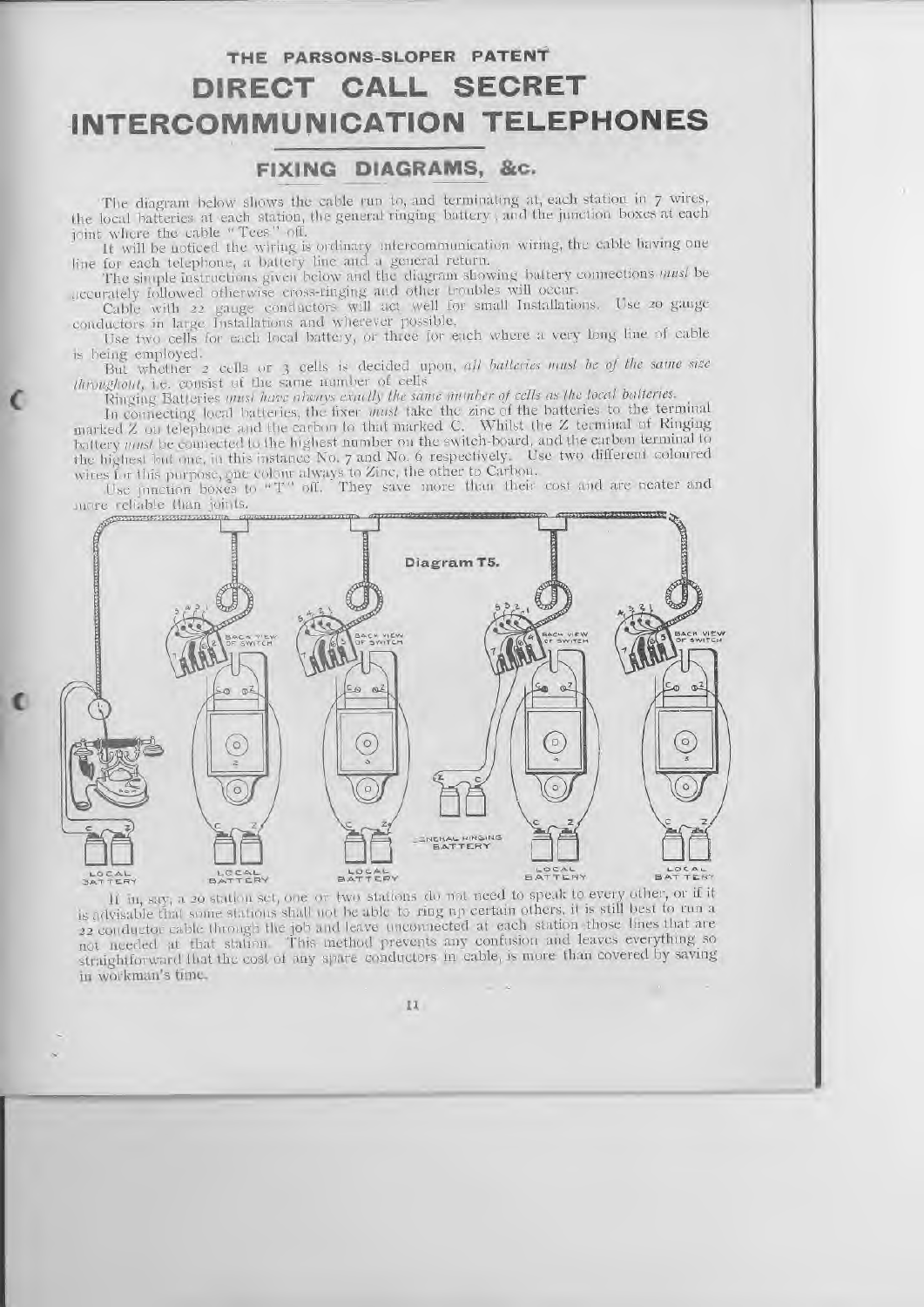#### DELTA SYSTEM WIRING.

A very useful application of the above Instruments is known as the Delta System. This is an arrangement by which a principal station can ring up and be rung up by any number of sub-stations, where the sub-stations do not wish to speak to each other. This can be done in several ways, but using Parsons-Sloper Instruments for the purpose gives the following advantages, which no other system can offer :-

All conversations are absolutely secret,

No Inclicator or Annunciator is required at the principal station.

Sub-staticns have no switching whatever.

Diagram below gives connections for a s-way Instrument with its 4 sub-stations.

Note: Sub-stations have no local batteries. There is  $\tau$  general ringing battery and  $\tau$ speaking battery.

E.

o



Diagram T7.

At the central or principal station, an ordinary standard Instrument is fitted, having a switch of the desired number of ways. A Table Instrument is generally chosen, as the Operator need not then rise to use the Telephone. The sub-stations are standard Instruments without switches, and are listed as " Delta " Instruments. When the central wants any sub-stations, he merely switches on and rings up. When a sub-station wants central, the operator simply presses the ringing key.

Delta Instrurnents are fitted with Tatlers so can tell when central is already engaged. All conversations are absolutely secret and no other sub-station can over-hear or interrupt.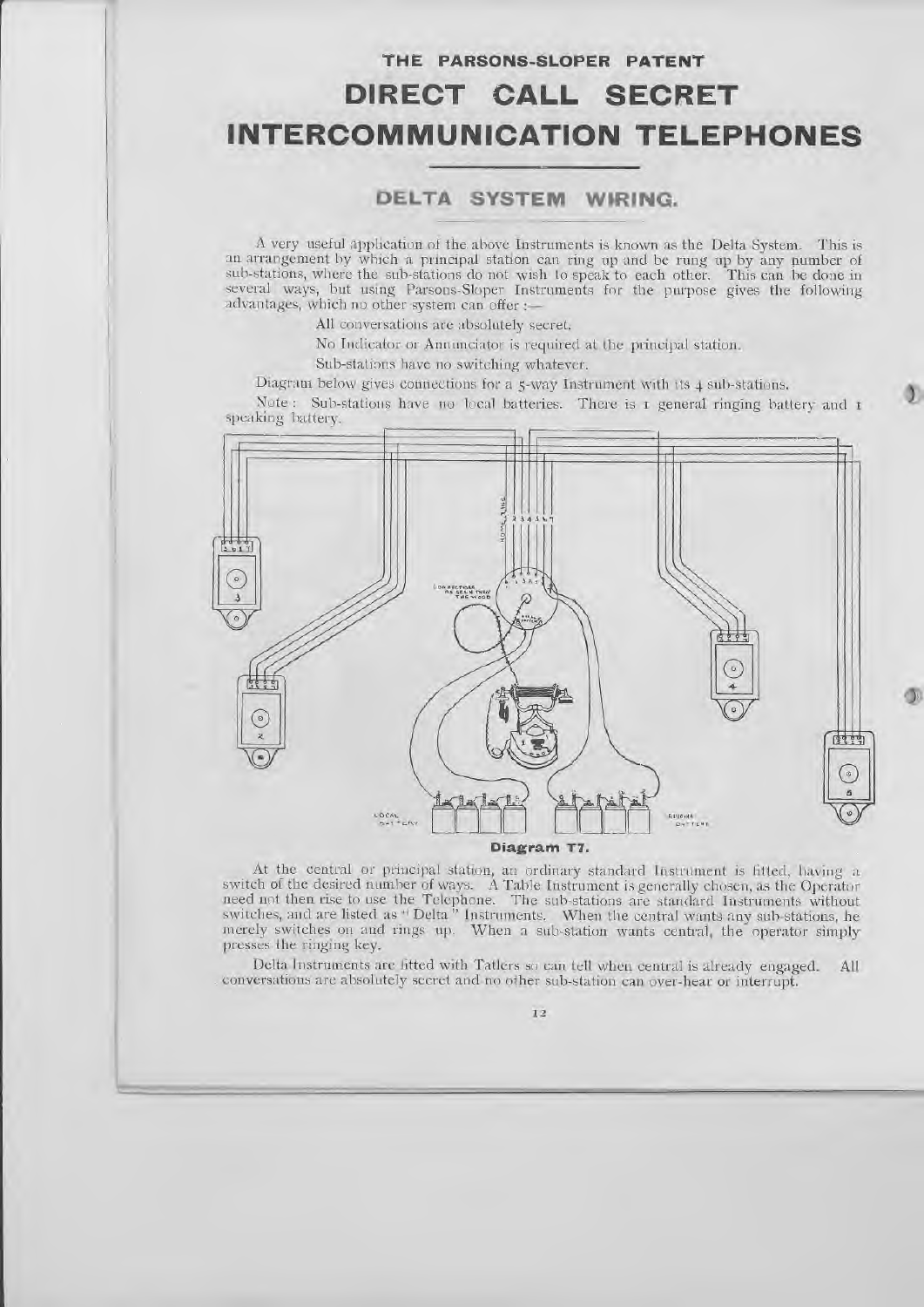# DIRECT CALL SECRET INTERCOMMUNICATION TELEPHONES

THE PARSONS.SLOPER PATENT

DELTA SYSTEM WIRING-Continued.

It will be obvious that the inter-communication system can be combined with the Delta system in many instances with advantages. Thus - referring to Diagrams  $T_5$  and T6, pages 11 and 15, station No. 1 instrument might be fitted with a 10-way switch instead of its present 5-way, and so be in the same position as it is now with regard to the 4 stations shown, and at the same time be able to speak to a number of sub-stations which have no need to ring up and speak to each other or to stations  $2$ ,  $3$  and  $4$  of the system.

r



Many other combinations of the two systems will suggest themselves to the purchaser.

We shall be pleased to make suggestions and give advice and diagrams free, where details are laid before us.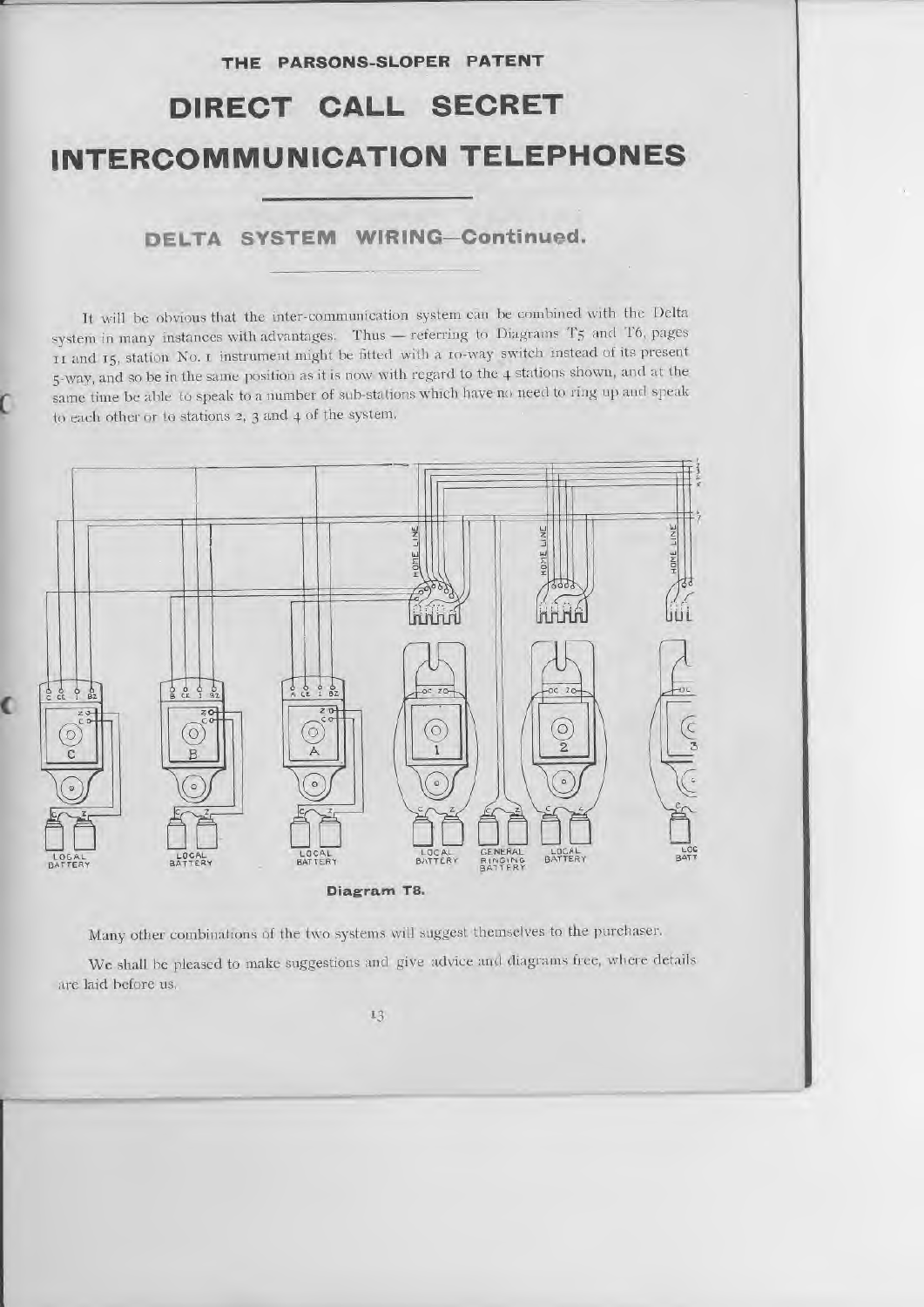### DETAILED FIXING INSTRUCTIONS.

Some of the following detailed Instructions are perhaps unnecessary for those who are used to Electrical work, but if read carefully by any intelligent workman, they will enable him to fix Secret Intercommunication Telephones with every possible success.

For the sake of clearness, we describe in detail the fixing of a set of five Instruments. The only difference between this and a larger Installation, is the number of conductors in the cable and the number of terminals to be dealt with.

NUMBER Before commencing the wiring **EACH LINE.** of an installation, take the end of the cable and write down a list of the colours of each conductor and give each a

number, say as follows:-Red 1, White 2, Blue 3, Green 1, Yellow 5, Brown 6, Black 7.

Run the Cable between the two stations farthest apart. **RUNNING** CABLE. branching it off by means of Junction Boxes where required for

the remaining telephones. Fix the cable to walls, etc. by means of wooden cleats, leather slings or staples. If the latter are used, see that some insulating material, felt, cloth, or leather is inserted between the actual metal and the cable, to prevent abrasion or damage by rust affecting the insulation.

Make all branches with Junction Boxes. They will save **JUNCTION** more than their cost in time and insure a reliable job. Each BOXES. terminal of Junction Box is numbered, and should have the

wire of corresponding number, known by its colour, clamped under it.

All branches having been made, there is now a cable through-CONNECT SWITCHES out the job, terminating at each station with 7 conductors or

lines. Neatly bare the end of each of the lines for about j-in (not more) and clamp them, number for number, into the 7 terminals, which will be found on each switchboard plainly marked from 1 to 7.

When all the five Switchboards have been so connected, it **TEST** EACH LINE. is well to test each line to see that no line is connected or short circuited to the others. This is easily done from any one station

by means of a couple of cells and a galvanometer. If no galvanometer is handy, any fault can be found by laying the wires on the tongue and tasting.

The Telephones may now be fixed in position, together LOCAL BATTERIES with their local batteries. These are connected together with ordinary Electric Bell Wire, great care being taken that the terminal marked "Z" on the Telephone is taken to the Zinc of the Local

Battery, and that marked "C" to Carbon. If this rule is not strictly followed, cross-ringing will occur.

The local batteries should consist of two cells in ordinary Installations, and three cells where the cable employed is unusually long, say where it exceeds 250 yards.





ER VIE

гипискипора.